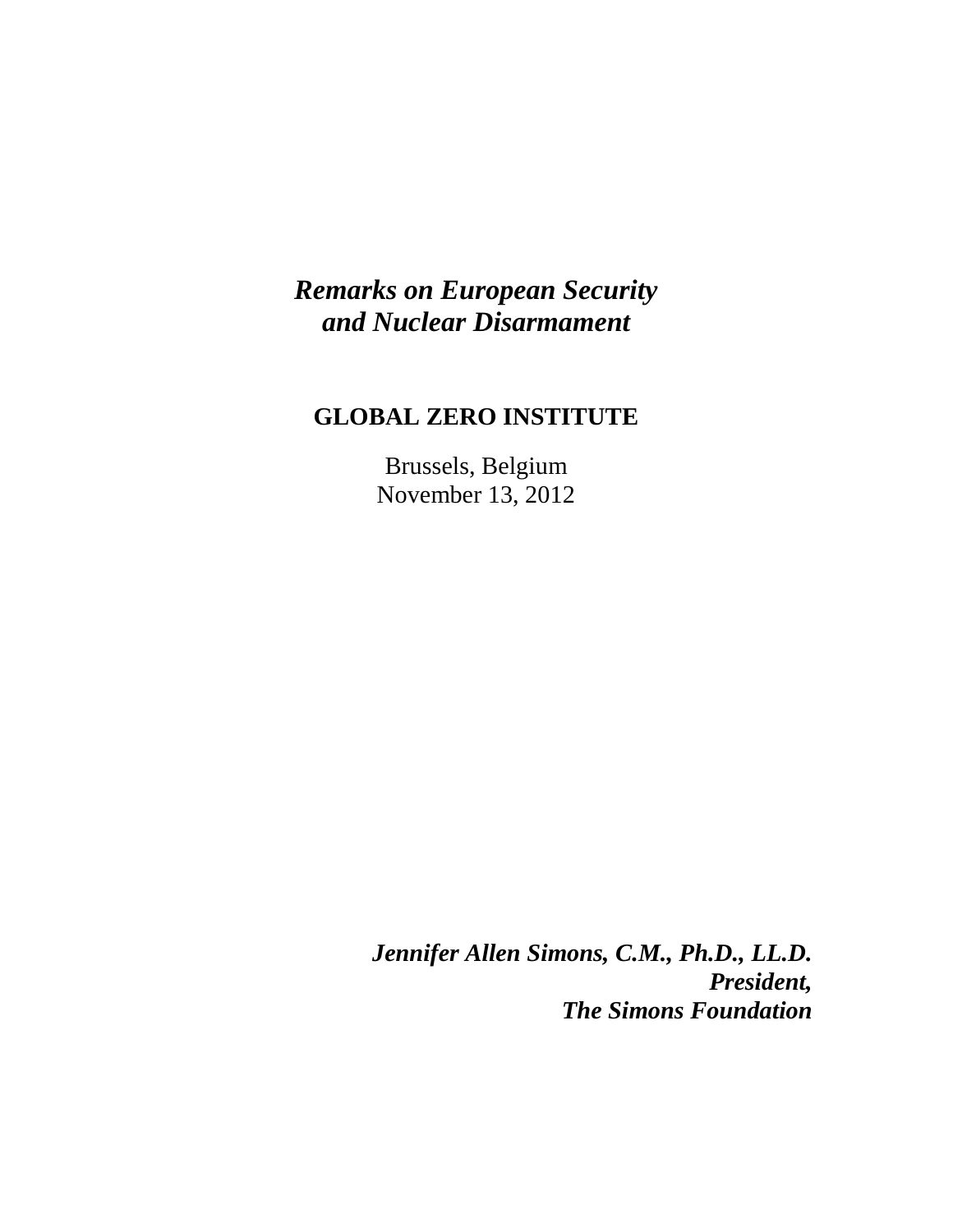Thank you very much. It is a pleasure to, again, be in Brussels and to participate in the Global Zero Institute. And wonderful to be here in front of you bright, concerned people ready to apply your intelligence and energy to further the activities of Global Zero so that we can all accomplish the goal of eliminating nuclear weapons by 2030. Our partner, Barack Obama, who said that *"Global Zero will always have a partner in me and my administration," is* remaining in the White House *so we are on a roll*!

Like you, I was a University student when I began to work for a nuclear weapon-free world.

In the early 1980s, we in Vancouver, Canada, were living in a climate of nuclear fear. The United States, despite huge civil society protests, established a nuclear weapons base on Vancouver Island, across the water from Vancouver. As well, there was a US nuclear submarine base 80 miles – as the crow flies – from Vancouver.

A local newspaper published a map of the city of Vancouver as a target with circles defining the devastating effects. I was a University student marching in the streets protesting this situation.

My own experience as an educator, advocate, activist and funder for nuclear disarmament and the prohibition of nuclear weapons, actually began because of my concerns as a mother.

I was horrified because my young daughter was having nightmares about nuclear war so I decided it was necessary to *do more* than just march as a form of protest. And, in 1985 when I was in Graduate school - I established The Simons Foundation to fund my work and with a mandate to work against the negative effects of technology - specifically to work for the elimination of nuclear weapons.

For 27 years I have continued to work as an educator, advocate, activist and a funder for the elimination of nuclear weapons. And this is why I am a Founding Partner of Global Zero. I believe Global Zero is the organization with the best plan, and the one most likely to achieve my goal.

Concern about the issue has died away since the end of the Cold War. The dangers have remained, and have, in fact, become more complex and therefore are heightened. Though the relations between the United States and Russia remain friendly, the two countries maintain their Cold War nuclear war plan, and the nuclear forces are poised - on alert for immediate launch.

Furthermore, since the end of the Cold War, the number of nuclear weapons states has grown, *nuclear capable* states have grown in number, nuclear technology is proliferating and is also trafficked illegally, and terrorists are seeking acquisition to nuclear materials and nuclear weapons.

Despite the NPT commitments to eliminate their arsenals, all nuclear weapons states have been *upgrading* these arsenals. The numbers have come down but the *projected power of upgrades* make the actual numbers of weapons less relevant.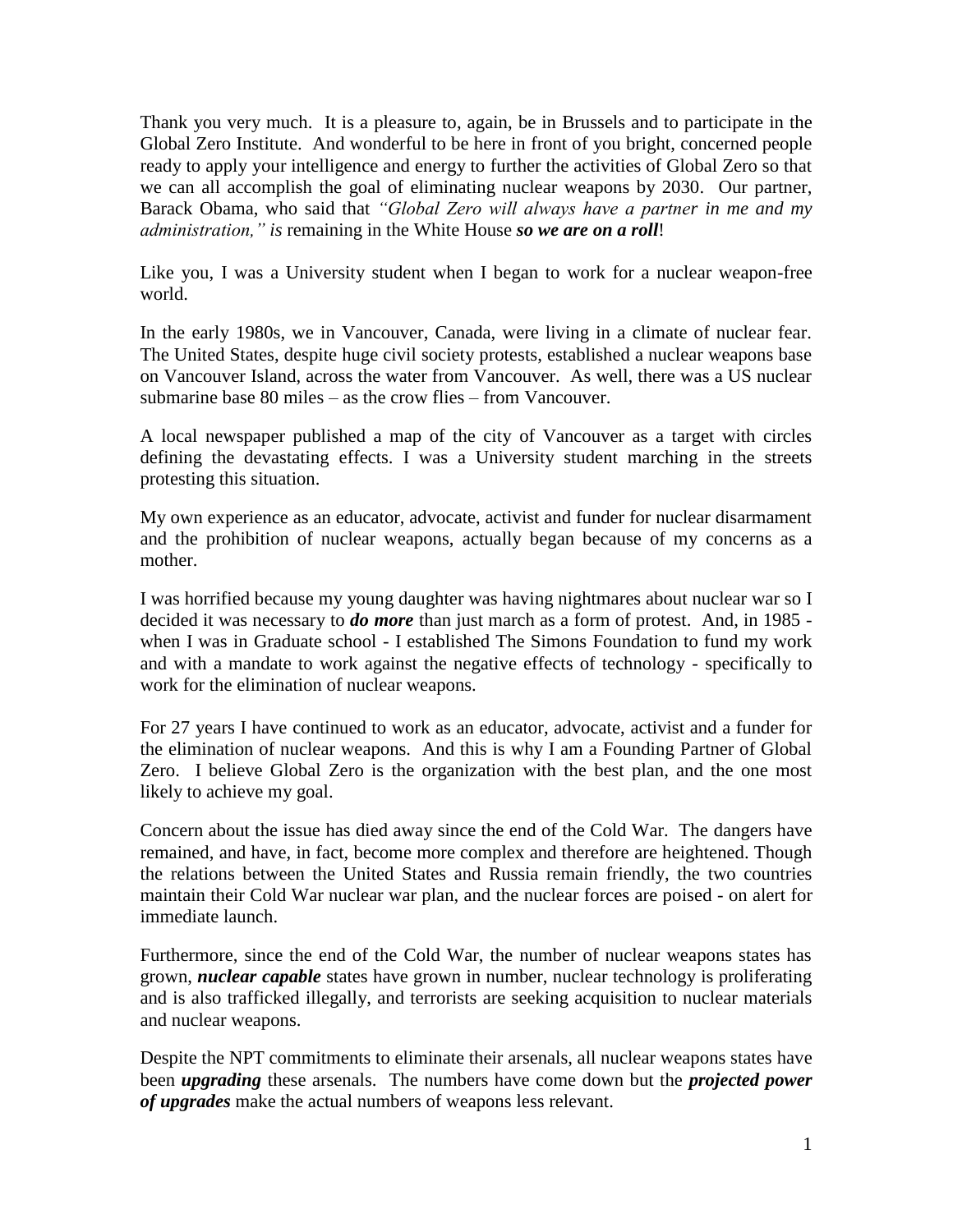Nuclear weapons are an *accepted weapon* – and in fact considered by many – the military, politicians and many members of the public– *an essential weapon –* in military arsenals. There are many in civil society who does not understand the nature of these weapons and their catastrophic consequences.

*Yet their very existence* poses great danger to humans. Our task is to educate the public on the nature of these armaments and seek their active support for their elimination. And it is quite a challenge!

We are at risk because of the continued existence of nuclear weapons on hair-trigger alert and targeted for immediate launch. Despite the NPT commitments to eliminate their arsenals, all nuclear weapons states have been *upgrading* these arsenals. The numbers have come down but the projected power of upgrades make the actual numbers of weapons less relevant.

Nuclear weapons are an *accepted weapon* – and in fact considered by many – the military, politicians and many members of the public– *an essential weapon –* in military arsenals. There are many in civil society who do not understand the nature of these weapons and their catastrophic consequences.

So it is more important than ever to revive the flagging civil movements and to raise the awareness of the dangers to which every person is subject.

My last visit to Brussels was in 2002 - thirteen years after the Cold War ended – and was to NATO headquarters at the invitation of the Canadian Ambassador. A lunch and meetings were arranged for me to talk about my work and its aim – the elimination and prohibition of nuclear weapons. At the lunch with NATO Ambassadors, I was considered rather bizarre and naïve, was patronized, and talked down to like a child lectured to. I imagine they thought I should be at home cooking dinner rather than entering the world of *men's matters!*

So it really is a pleasure on my return visit to be invited to address a community whose minds are focused in the present realities; on the dangers of nuclear weapons; their inhumane nature; the inappropriateness of their use as a war-fighting weapon and the necessity for their elimination. I am happy to be here in Europe with you and I find it extremely satisfying to know that you are ready and willing to engage your minds and energies into what I believe is the most critical issue of our time.

Our task is to bring people to the streets again, - both literally - and in utilizing modern technology – figuratively - to have their voices resonate in the Congresses and Parliaments around the world to protest against the dangers of living in a world with nuclear weapons, and of the inhumane nature of these weapons.

Mass civil society protests – predominantly in the form of marches which took place in many parts of the world - have been very effective in moving the nuclear disarmament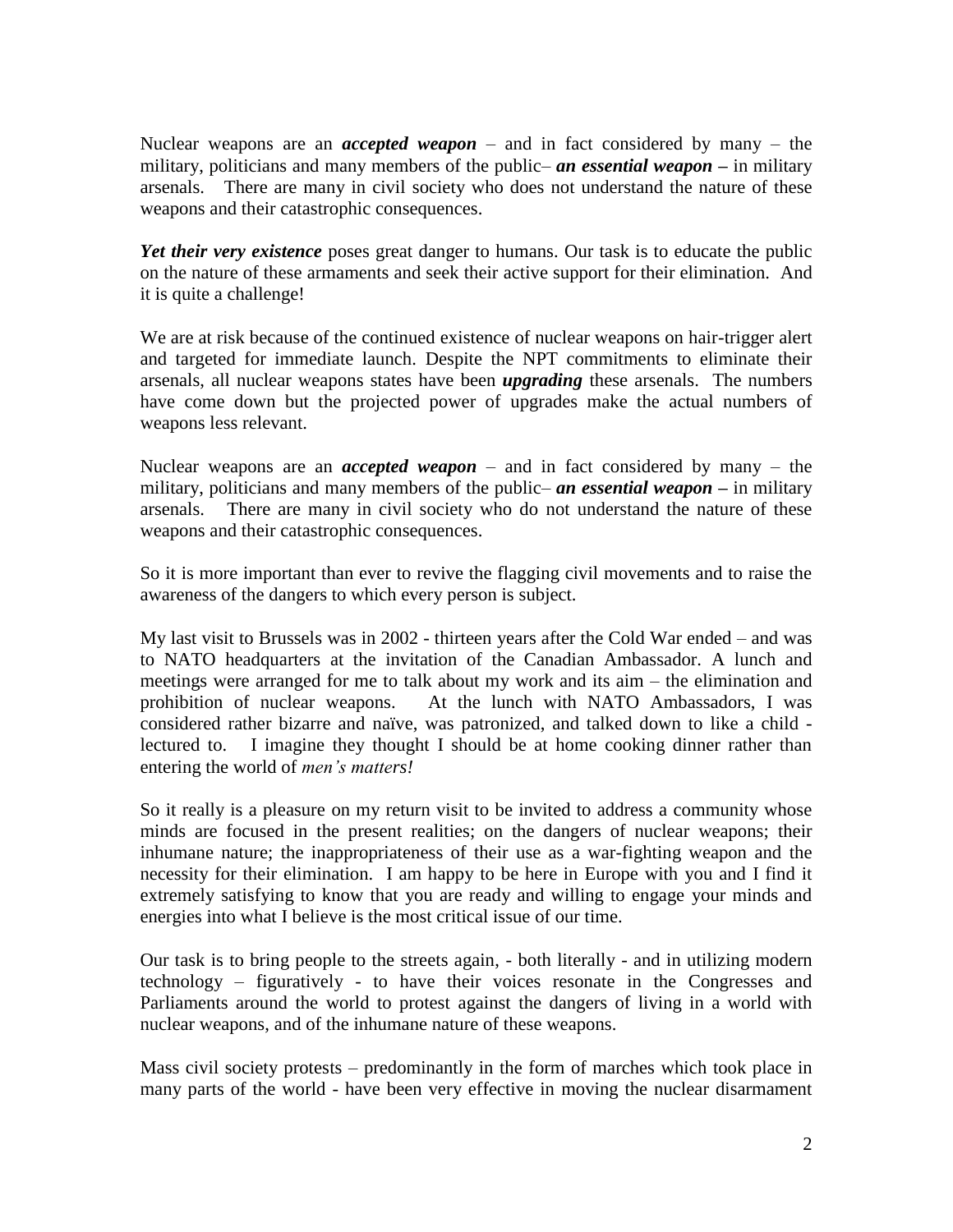agenda forward. In 1961, Women Strike for Peace, the largest national women's peace march of the century played a large part in the decision of President Kennedy to sign the nuclear test ban treaty with the USSR.

Marches involving millions in Europe and North America also influenced the decisions of Presidents Gorbachev, Reagan and George H.W. Bush to radically reduce the arsenals – but unfortunately not to eliminate them! President Obama – a University student during the Reagan era of nuclear weapons build-up in the1980s - is the first President to *commit* to their elimination.

American President, Barack Obama, chose Europe as the venue for his historic speech committing himself to the future of a world without nuclear weapons. Europe has the opportunity to lead the way. And this why, *perhaps*, President Obama chose to make his declaration in Prague, in the centre of Europe – *a message for Europe.*

Recently, the European Union was awarded the 2012 Nobel Peace Prize because it has "helped to transform most of Europe from a continent of war to a continent of peace."<sup>1</sup> And with your help Europe can continue by making it a continent free of nuclear weapons.

It is to be hoped that Europe accepts that it has a responsibility to its own citizens and to the world to secure a safe global environment free of nuclear weapons.

Our immediate task is "to educate the public and build public support for European endorsement – both in the European Parliament and in the public realm - of the Global Zero Action Plan – to eliminate nuclear weapons worldwide by 2030.

Over thirty years ago, five million Europeans demonstrated against the planned deployment of United States intermediate range nuclear missiles on their territories.  $2^2$ 

Though they were unsuccessful - according to former US Secretary of State, George Schultz, President Reagan was stunned, and decided he had to propose nuclear disarmament. Soviet President Andropov, Gorbachev's predecessor, was not ready. But Gorbachev, possibly for economic reasons, and influenced by both the Western peace movements and the Chernobyl disaster, willingly joined with Reagan and the process began of reducing their nuclear arsenals.

The results were a US-Russia ban on all nuclear missiles with a range between 500 and 5,000 miles; followed - in the H.W. Bush-Gorbachev era - by START I, the First Strategic Arms Reduction Treaty. START I cut strategic intercontinental nuclear

 $\overline{a}$ 

<sup>&</sup>lt;sup>1</sup> Text of the 2012 Nobel Peace Prize announcement

Oslo — Reuters

Published Friday, Oct. 12 2012, 6:18 AM EDT

<sup>2</sup> *Laurence Wittner*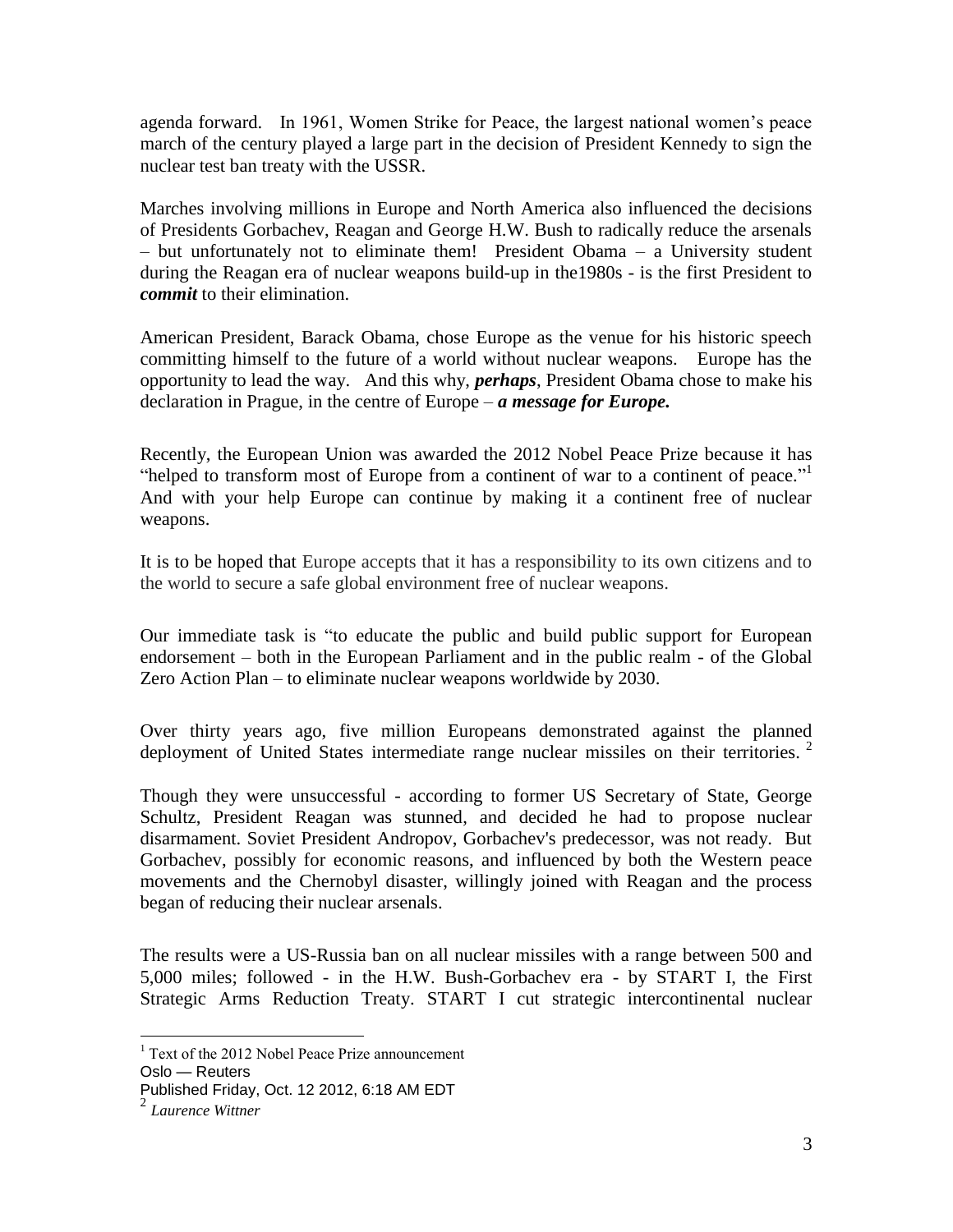weapons and *was* to eliminate all tactical nuclear weapons. However, the elimination of tactical weapons remains incomplete.

The Global Zero Action Plan calls for the US and Russia to repatriate their tactical nuclear weapons from combat bases in Europe to storage facilities in their countries as a part of the negotiations to reduce their nuclear arsenals.

Nuclear weapons are obstacles to European security. Europe, therefore, has the responsibility to take a leadership role in engaging reluctant member countries in negotiations to support the removal the tactical nuclear weapons from combat bases in Europe and their return to storage in their home countries.

Clearly, there are several European governments who have demonstrated a willingness to lead - in the elimination of weapons on their soil and from Europe. Three years ago, Herr Guido Westerwelle, [Foreign Minister for Germany, called for the removal of the US tactical nuclear weapons from his country. And the governments of Germany, Belgium, The Netherlands, Norway, Luxembourg and Sweden called for the tactical nuclear weapons to be withdrawn from Europe. While removal of these weapons from Europe would not de-nuclearize Europe and NATO, it would be a first step – the creation of a tactical nuclear-weapon-free zone.

The wishes of these European states did not prevail at the NATO meeting in Chicago, last May. And the tactical nuclear weapons remain in these countries. There is some ambiguity about Germany's agreement to allow the upgrade of the US B21 tactical nuclear weapons and the upgrade of their delivery vehicles -the German Tornado aircraft. The German government has denied that it has made a commitment to upgrade the Tornado aircraft but it *has not denied* that it will permit the US to upgrade the estimated  $10 - 20$  U.S. B61-10 tactical nuclear weapons which Germany hosts on its territory<sup>3</sup> - in fact, stating that it is a "national decision of the USA" to upgrade to "the more modern and accurate B61-12 .... [and that Germany] has no influence on this."<sup>4</sup> If these upgrades go ahead it will not only be a violation of the NPT, but will jeopardize the US-Russia negotiations on tactical nuclear weapons; and end "efforts to withdraw all atomic weapons from Europe."<sup>5</sup> *We must not let this happen*!

Another positive step for Europe would be for the two nuclear powers, France and the United Kingdom - who in 2010, signed a Defence Cooperation Treaty which includes

 $\overline{a}$ 

 $3$  GSN Sept 5,2012

<sup>4</sup> www.armscontrolnow.org2012/09/12-no-german-pledge-on-nuclear-capable-aircraftmodernization

 $5$  Gotz Neuneck quoted in Markus Becker" US Nuclear Weapons Upgrades: Experts Report Massive Cost Increase"*[Spiegel Online 16 May 2012](http://www.spiegel.de/extra/0,1518,632102,00.html)*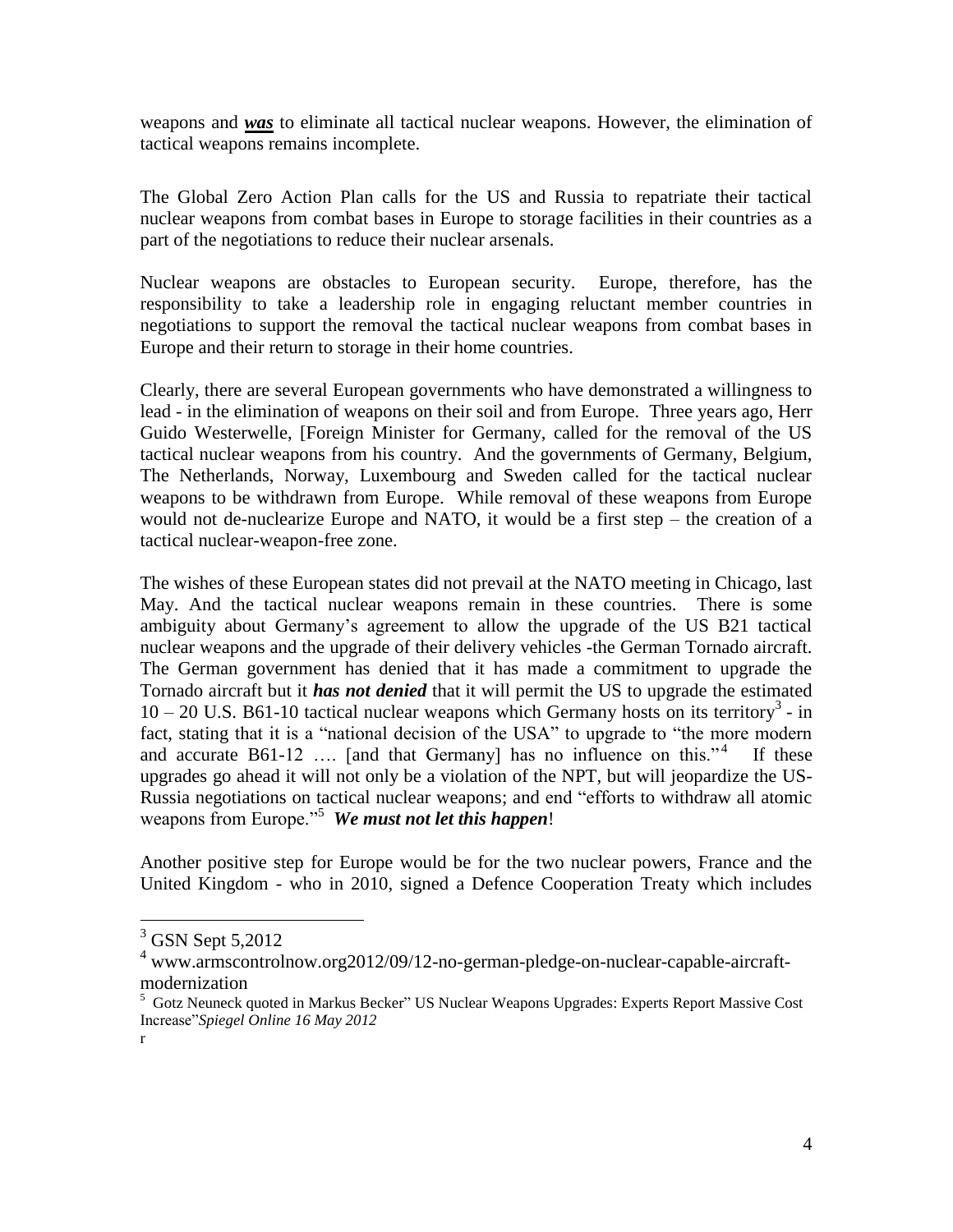"unprecedented new levels of co-operation over nuclear weapons<sup>"6</sup> - *to work together* on a plan to join with Russia, the US, and the other nuclear powers in multilateral negotiations to continue the elimination process of the weapons to zero. This new partnership provides an opportunity for the final step in denuclearizing Europe – at least of weapons - and would be consistent with Phase II of the Global Zero Action Plan.

I would also like to see the European Union develop its own equivalent of the United States Nuclear Posture Review. NATO Defence and Nuclear Policy is not representative of the European Union. Five states in the European Union *are not* NATO members and six NATO members countries are *outside* of the European Union.

The Global Zero Team recently produced an excellent new Facebook app – I imagine you have all seen it – entitled *What Would You do if it Happened Here.* 

Well, it did happen in Europe  $-$  it is bad but not the catastrophe of the Apps fake news report. It happened at Palomares in Southern Spain – in 1966 when a nuclear bomber crashed during airborne refuelling. But, like the examples in the App, the weapons were not armed so there was no nuclear explosion and Europe was saved from a major disaster. However, there *was* a technical failure and the attached parachutes, intended to slow the fall of the bombs, did not open and three nuclear weapons broke apart on impact and spread plutonium over a wide area.

Plutonium is extremely toxic if it enters the body because the alpha radiation can damage living tissue, the genetic structure, the DNA. Plutonium remains radioactive in the environment for a very long time. The radioactivity level of plutonium is determined by its half-life, which is the time it takes for half of an original quantity to decay. The halflife of plutonium-239 is about 24,000 years.

The clean-up was never completed. The area surrounding the plutonium-contaminated area is now an economic wasteland. As a consequence, many people left. Its former economic base was food production. And the livelihoods of those who remained have been destroyed. Because of the fear of radioactive contamination the food produced is hard to sell. People are afraid to settle there and tourists stay away because of fear of radioactive contamination so the area has not developed like the tourist Mecca of Malaga 150 kilometres away.

In February last year, the Government of Spain demanded that the United States clean up this plutonium-contaminated site at Palomares. US Secretary of State, Hillary Clinton has promised to resolve this before her term is up. However, this poses another danger because in disturbing the soil the plutonium will be disbursed.

 $\overline{a}$ 

 $6$  www.guardian.co.uk/politics/2010/nov/02/britain-france-landmark-50-year-defencedeal